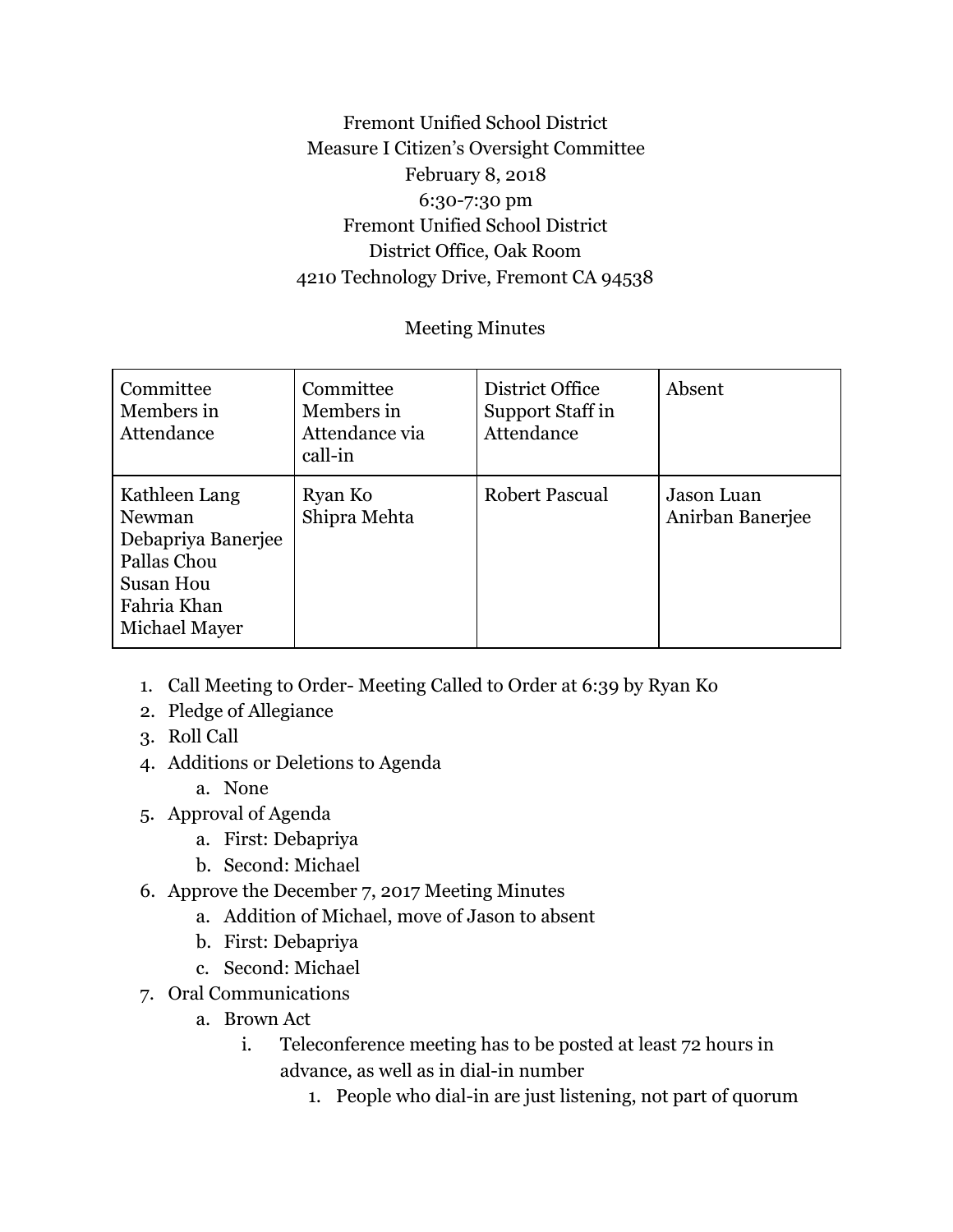- 8. Update on Measure I Committee Annual Report to Board of Education at January 24, 2018 board meeting (Board Agenda Item 12.5)
	- a. Confirming the agenda of what was put out last meeting
	- b. Letter confirming on what was on the agenda presented to the board
	- i. Letter was sent to members of the Measure I committee via email
- 9. Present updated 2017-2018 Parcel Tax Financial Report
	- a. 800,000 dollars originally planned to contribute will probably be reduced
	- b. Received 2.17 million, expenditure already more than 2.4 million
		- i. Expected to get second wave of money April or May
		- ii. Teeter settlement
			- 1. Hold 5% until all the property tax is due
	- c. Approval: First: Debapriya, Second: Kathleen Lang Newman
- 10. Present Position Control Report for all FTEs charged to Measure I
	- a. Budget report with budget code, name of person, FTE
	- b. Code elaborated with function and code center and location of where the employees are
	- c. Every member received copy of the report
	- d. Number code explained, ex: 01-0031-0-1110-1000-1105-003-998-0010
		- i. Many numbers are state-defined
		- ii. 0 = project number
		- iii.  $1110 =$  state defined, goal: k12 instruction
		- iv. 1000 function code, for instruction also
		- v. 1105 object code, what is this, certificated salary
		- vi. 002 = locally defined, Azeveda
		- vii. 998- locally defined, manager
		- viii. 0010- code center, synonymously as goal in the function, regular k12
	- e. Prep teachers are up to the needs of the school
		- i. Some staff may not included because paid from other source of funding than with measure I parcel taxes
	- f. Motion to approve:
		- i. First: Susan Hou
		- ii. Second: Michael Mayer
- 11. Confirm next meeting
	- a. April 26, 2018 6:30 pm to 7:30 pm
		- i. Clarification that it is at 6:30 and not 7:00 as indicated by email invitation or Google calendar
	- b. First: Debapriya Banerjee
	- c. Second: Kathleen Newman